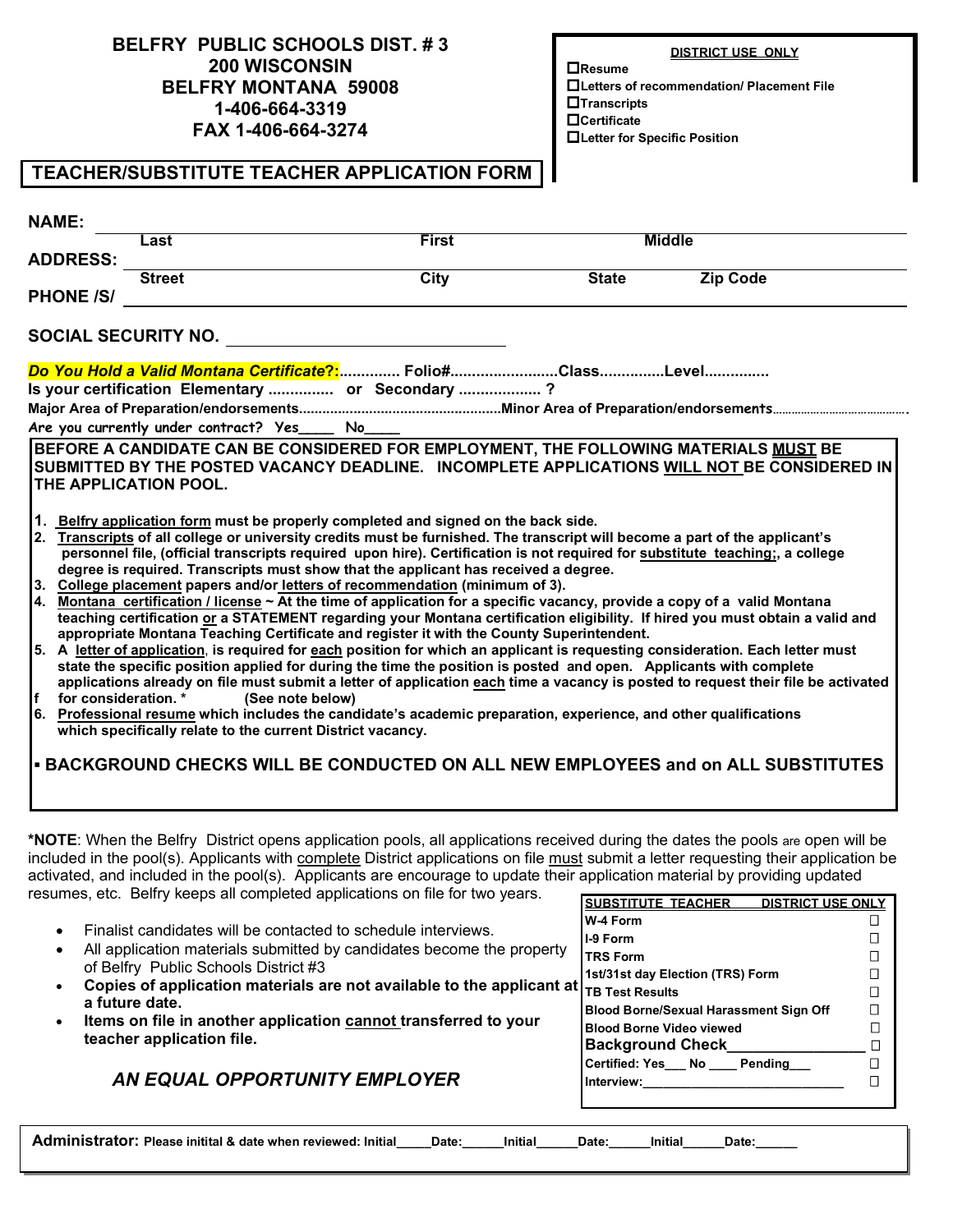## **EDUCATION AND PREPARATION**

| List in Reverse Order of Attendance (from current to past)<br><b>COLLEGE / UNIVERSITY</b> | <b>LOCATION</b>                                                                     | <b>MAJOR</b>            |                          | <b>DEGREE</b> | <b>YEAR</b> |
|-------------------------------------------------------------------------------------------|-------------------------------------------------------------------------------------|-------------------------|--------------------------|---------------|-------------|
|                                                                                           |                                                                                     |                         |                          |               |             |
|                                                                                           |                                                                                     |                         |                          |               |             |
|                                                                                           |                                                                                     |                         |                          |               |             |
| Major/s/:                                                                                 |                                                                                     |                         |                          |               |             |
| Minor/s/:                                                                                 |                                                                                     |                         |                          |               |             |
|                                                                                           |                                                                                     | <b>TEACHING HISTORY</b> |                          |               |             |
| <b>Name and Location</b>                                                                  | Subject / Grade /s/ Taught From To # full yrs Name & Telephone Number of Supervisor |                         | <b>Dates of Service</b>  |               |             |
|                                                                                           |                                                                                     |                         | $\overline{ }$           | $\lambda$     |             |
|                                                                                           |                                                                                     |                         | $\overline{\phantom{a}}$ | $\lambda$     |             |
|                                                                                           |                                                                                     |                         | $\overline{\phantom{a}}$ | $\lambda$     |             |
|                                                                                           |                                                                                     |                         | $\overline{ }$           | 1             |             |
|                                                                                           |                                                                                     |                         | (                        |               |             |
|                                                                                           |                                                                                     |                         |                          |               |             |
| <b>Total Number of Contracted Teaching Years:</b>                                         |                                                                                     |                         |                          |               |             |

**Special Education ~ Please specify areas of expertise:**

|                                                                                                                                       | <b>STUDENT TEACHING</b><br><b>Beginning teachers only</b> |  |  |
|---------------------------------------------------------------------------------------------------------------------------------------|-----------------------------------------------------------|--|--|
| <b>SUBJECT AND GRADE</b><br>NAME AND PHONE # OF<br><b>FROM TO</b><br><b>School and Location</b><br><b>SUPERVISOR</b><br><b>TAUGHT</b> |                                                           |  |  |
|                                                                                                                                       |                                                           |  |  |

## **Substitute Teaching Experience**

 **Identify any Long-Term Substitute Experience**

| <b>School and Location</b> | <b>SUBJECT AND GRADE</b><br><b>TAUGHT</b> | <b>FROM</b> | <b>TO</b> | NAME AND PHONE # OF<br><b>SUPERVISOR</b> |
|----------------------------|-------------------------------------------|-------------|-----------|------------------------------------------|
|                            |                                           |             |           |                                          |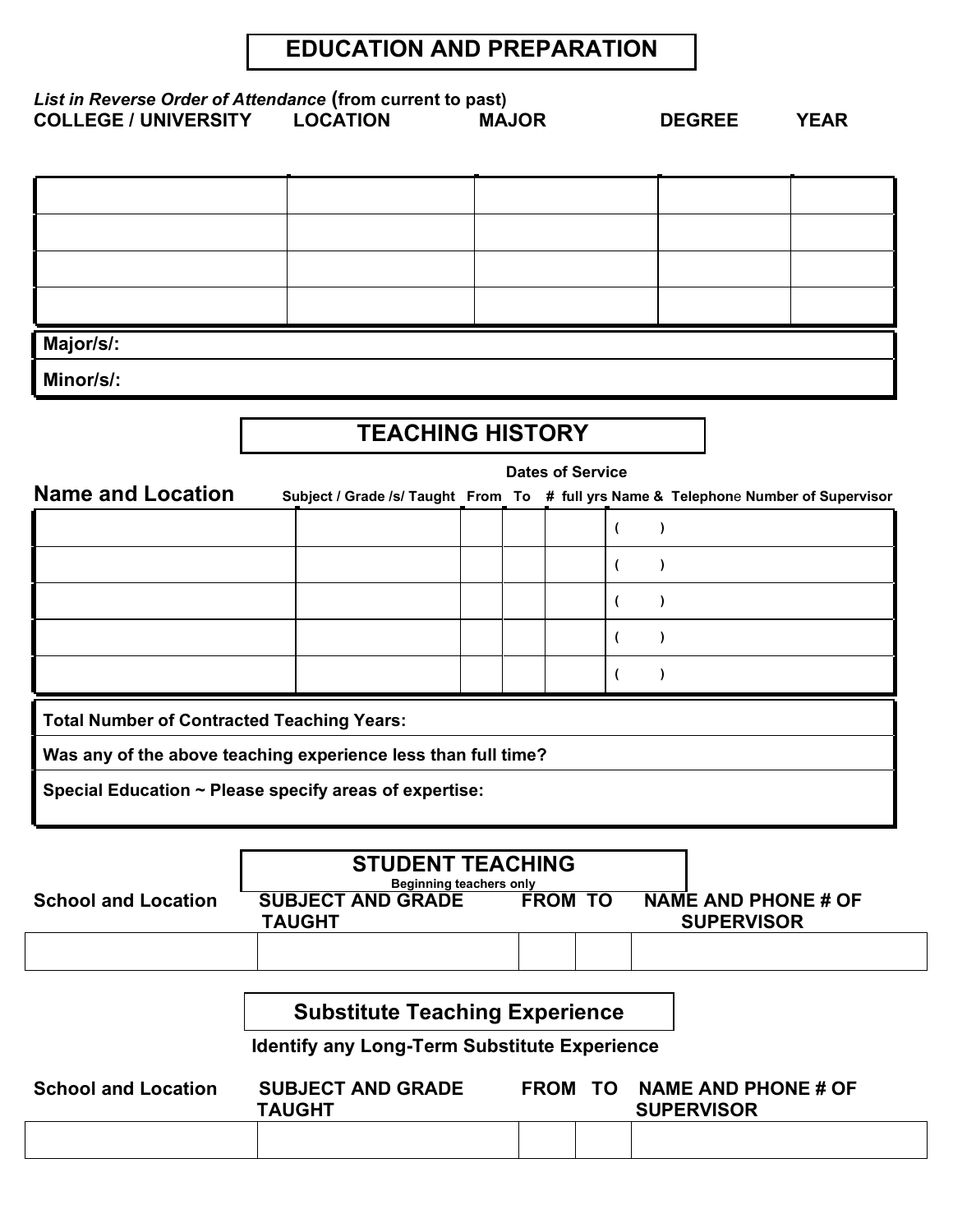## **PERSONAL DATA**

**Are you able with or without reasonable accommodation to perform the functions of the job for**  which you are applying? Yes No If NO please explain:

**People of disability may request reasonable accommodation in the hiring process by contacting the personnel office: 200 Wisconsin Street, Belfry, MT 59008 (406) 664-3319.** 

**Since you are applying for a position that involves working with children, please complete the following section: Have you served any portion of a criminal sentence or been convicted of any offense that involves any form of violence such as assault, rape, child abuse, child molesting,**  extortion, blackmail, coercion, or any crime which involves drugs? Yes No No No If **YES, explain the nature of the crime, place, and date of correction or sentence:** *(attach additional sheet if necessary)*

*Conviction will not necessarily disqualify an applicant from employment. The recency, severity, and pertinence of the conviction to the job will all be considered.*

**Have you served any portion of a criminal sentence or been convicted of any offense that involved**  embezzlement, fraud, stealing, robbery, extortion, blackmail, or coercion? Yes No **If YES, explain the nature of the crime, place, and date of correction or sentence.** *(attach additional sheet if necessary)*

#### **ADDITIONAL PERTINENT INFORMATION / SPECIAL QUALIFICATIONS/LICENSES/CERTIFICATES Include Computer Skills**

**REFERENCES**

**Name Address Phone** *(Home & Work)*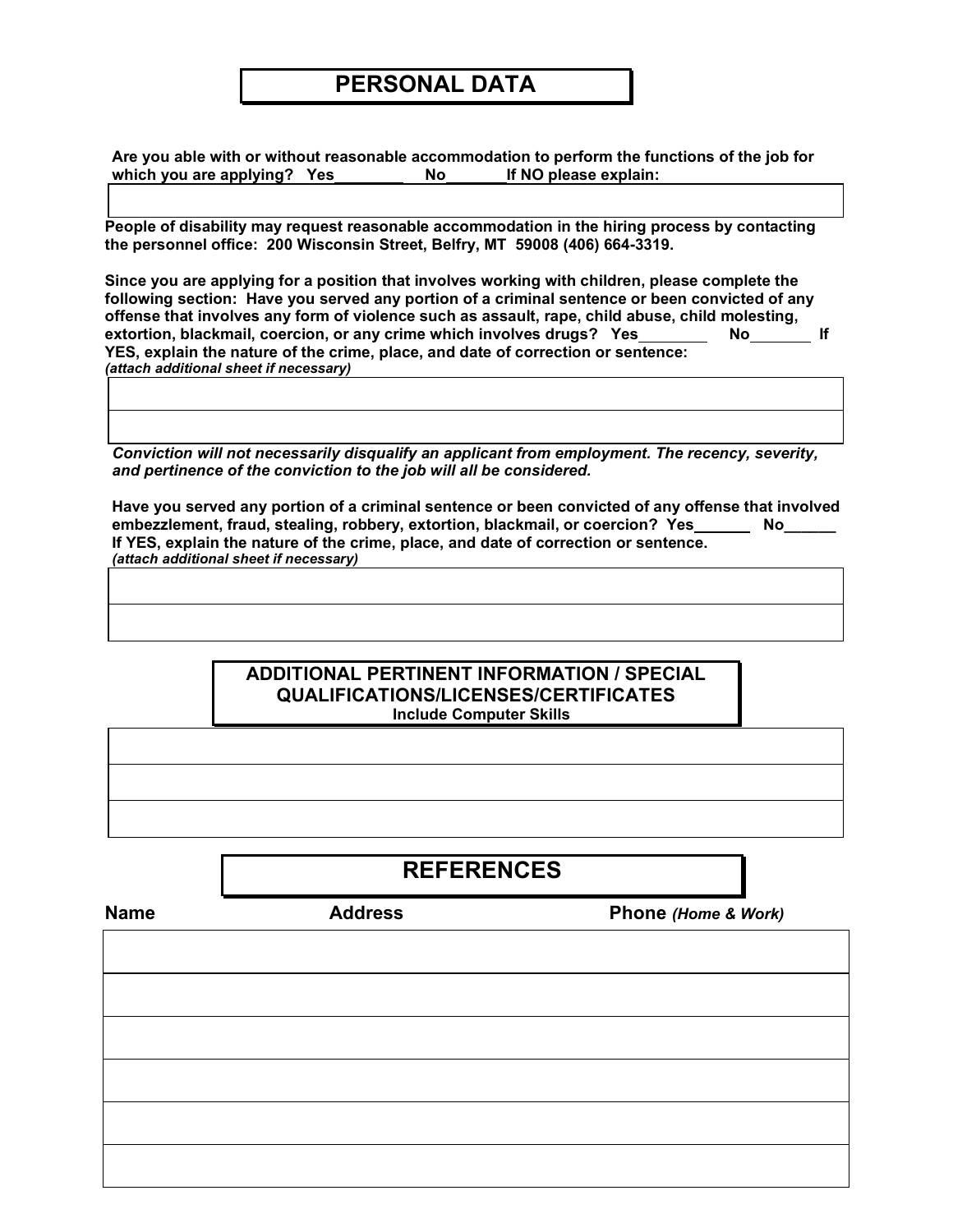**Pursuant to Administrative Rule of Montana (ARM) 16.28.1005,** each District employee must provide verification that the employee has had a tuberculin (TB) test. Verification must include the date of the test, the results of the test, and the signature of the person who conducted the test. It is policy of the Belfry Public School District No. 3 Personnel Office to require verification of a TB test from any candidate chosen for employment by Belfry Public School District No. 3 and to require submitted documentation of the results of a tuberculin test within seven (7) days of employment.

I authorize and request any and all of my former employers and any other person to furnish to the District, or any agent acting on its behalf, any information they may have concerning my former employers, a history of my employment by them and the reasons for the termination thereof. Moreover, I hereby release each such employer and each such other person from any and all liability of whatsoever nature by reason of furnishing such information to the District or any agent acting on its behalf.

I agree that employment by the Belfry Public School District No. 3 shall be an employment at will, and shall be in all respects subject to the rules, regulations and policies regarding employees of Belfry Public School District No. 3 , as such rules, regulations and policies may from time to time be amended. I understand that this application is not a contract of employment. I also understand that if hired, regardless of any oral representation to the contrary, the employment relationship between myself and Belfry Public School District No. 3 is terminable-at-will so that both Belfry Public School District No. 3 and I remain free to choose to end our work relationship at any time for any or no reason. Any changes in this employment relationship must be made in writing.

Additionally, I authorize Belfry Public School District No. 3 to supply my employment record at its sole discretion, in whole or part, to any prospective employer, government agency, or other party, with an interest Belfry Public School District No. 3 deems appropriate.

All foregoing statements are true and complete. I understand that omission or misrepresentation of material fact may result in refusal of or separation from employment.

#### Signature : **Date:** Date:

Belfry Public School District No. 3 has **DRUG FREE AND TOBACCO FREE POLICIES** enforced in all District buildings.

Belfry Public School District No. 3 is an equal opportunity school district which complies with federal rules and regulations, and does not discriminate on the basis of race, color, age, creed, national origin, religious preference, sex, marital status, or presence of any physical or mental disability, except insofar as such factors are valid occupational qualifications. Federal law obligates Belfry Public School District No. 3 to provide reasonable accommodation to the known disabilities of applicants, unless to do so would pose an undue hardship. Please feel free to let us know if you need an accommodation to complete the application process. Accommodations are available to the physically challenged for the application process.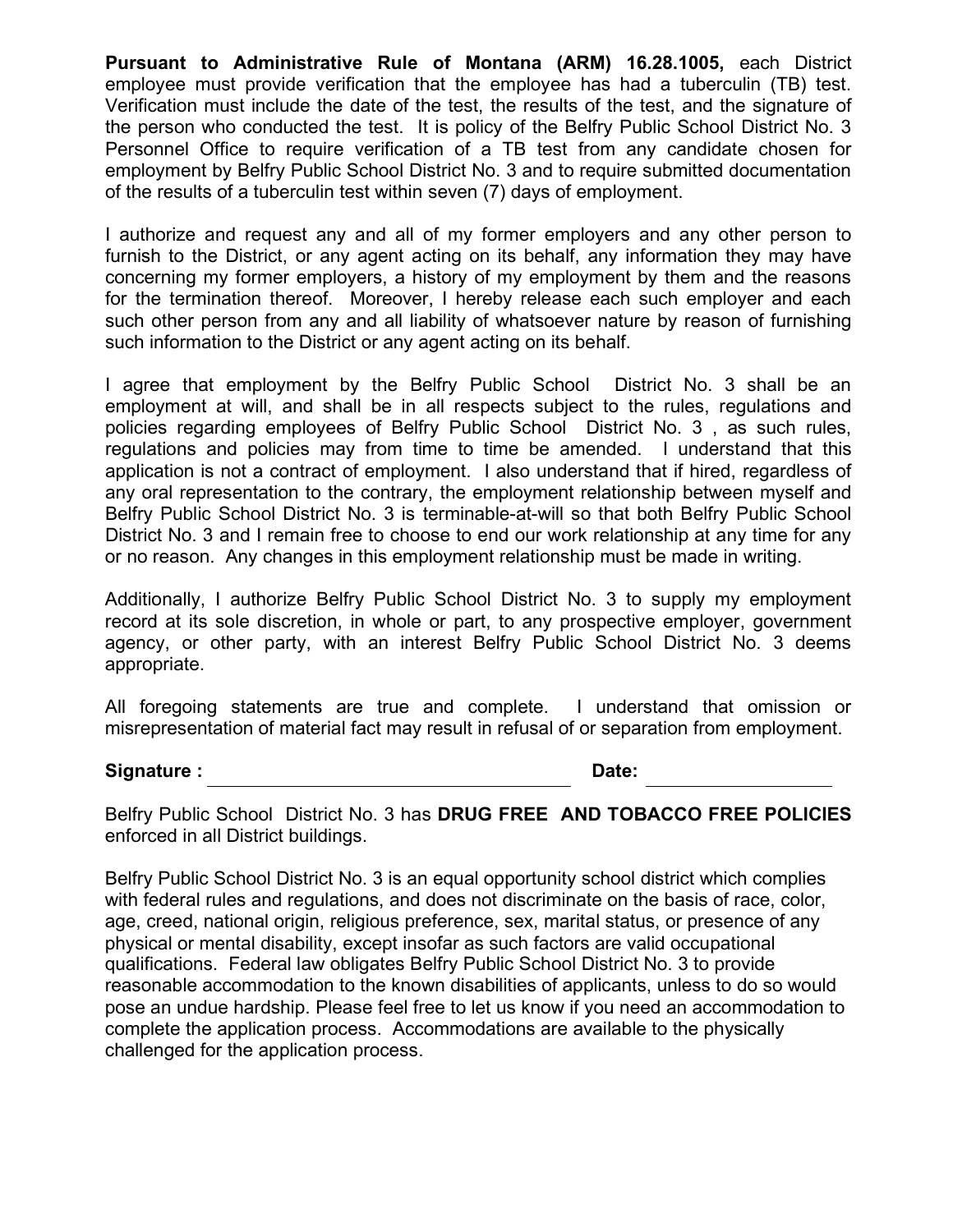| <b>EMPLOYMENT PREFERENCE FORM</b>                                                                                                                                                                                                                                                                                                                                                                                                                                                                                                                                 |
|-------------------------------------------------------------------------------------------------------------------------------------------------------------------------------------------------------------------------------------------------------------------------------------------------------------------------------------------------------------------------------------------------------------------------------------------------------------------------------------------------------------------------------------------------------------------|
| Social Security Number<br>Name                                                                                                                                                                                                                                                                                                                                                                                                                                                                                                                                    |
| Position Applied For (job title) <b>Example 20</b>                                                                                                                                                                                                                                                                                                                                                                                                                                                                                                                |
| To claim preference under the Montana Veterans' Employment Preference Act or the Montana Persons<br>with Disabilities Employment Preference Act, complete the following. Providing the following information is<br>voluntary but must be included with the application in order to claim employment preference. This information<br>will be kept confidential and will only be used during the hiring process to provide the applicant employment<br>preference. Applicants hired by the state will have this information placed in a separate confidential file. |
| 1. Veterans' Employment Preference provides the addition of 5% points or 10% points to the applicant's<br>score when a numerically scored selection procedure is used. To claim Veterans' Employment Preference<br>you must be a U.S. Citizen and (check one of the boxes below):                                                                                                                                                                                                                                                                                 |
| A Veteran, if<br>1. You have been separated under honorable conditions,<br><b>AND</b>                                                                                                                                                                                                                                                                                                                                                                                                                                                                             |
| 2. You have served more than 180 consecutive days of active duty other than for training in the<br>Army, Air Force, Navy, Marines, or Coast Guard (not including National Guard or Reserves) or a<br>member of the reserves who served on active duty during a period of war or in a campaign or<br>expedition for which a campaign badge is authorized.                                                                                                                                                                                                          |
| A Disabled Veteran, if                                                                                                                                                                                                                                                                                                                                                                                                                                                                                                                                            |
| 1. You have been separated under honorable conditions from active duty,<br><b>AND</b>                                                                                                                                                                                                                                                                                                                                                                                                                                                                             |
| 2. You have an established Armed Forces service-connected disability OR are receiving<br>compensation, disability retirement benefits, or pension from the U.S. Department of Veterans<br>Affairs or military department, OR you have received a Purple Heart.                                                                                                                                                                                                                                                                                                    |
| The spouse of a disabled veteran if the veteran's disability prevents him/her from working.                                                                                                                                                                                                                                                                                                                                                                                                                                                                       |
| $\Box$ The un-remarried surviving spouse of a veteran or disabled veteran.                                                                                                                                                                                                                                                                                                                                                                                                                                                                                        |
| $\Box$ The mother of a veteran, if<br>1. THE VETERAN died under honorable conditions while serving in the Armed Forces, OR THE<br>VETERAN has a service-connected, permanent, and total disability,<br><b>AND</b>                                                                                                                                                                                                                                                                                                                                                 |
| 2. YOUR SPOUSE is totally and permanently disabled, OR YOU are the un-remarried widow of<br>the father of the veteran.                                                                                                                                                                                                                                                                                                                                                                                                                                            |
| 2. To claim Montana Persons with Disabilities Employment Preference you must be (check one of the<br>boxes below):<br>$\Box$ A person with a disability certified by PHHS, OR<br>The spouse of a totally (100%) disabled person certified by PHHS.<br>AND<br>Resided continuously in Montana for at least 1 year immediately before applying for employment.                                                                                                                                                                                                      |
| 3. In the box below, check the attachment you have included to document the preference request.                                                                                                                                                                                                                                                                                                                                                                                                                                                                   |
| DD-214                                                                                                                                                                                                                                                                                                                                                                                                                                                                                                                                                            |
|                                                                                                                                                                                                                                                                                                                                                                                                                                                                                                                                                                   |